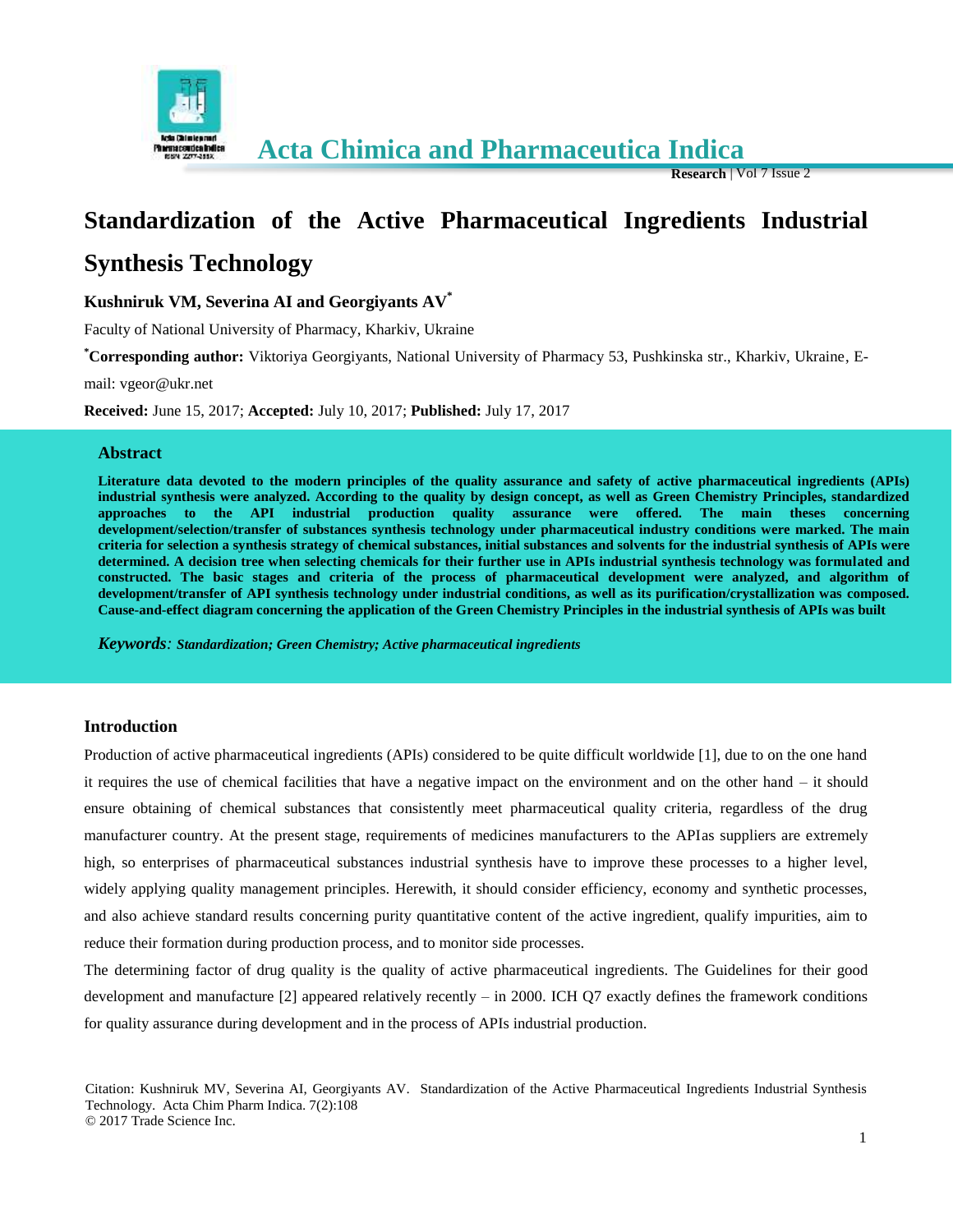In the APIs synthesis in industrial conditions it should be considered both final product quality requirements (which is certainly in priority), and also manufacture safety for personnel and environment [3]. Given this, the Quality by Design concept has a great importance [4,5] in production design (department area) in general, and in production design for every specific API [1,6].

To optimize scientific studies in area of standardization of the substances production under pharmaceutical company conditions, we have analyzed the current requirements in accordance with the Quality by Design concept [7,8]. Literature data analysis points to a lack of systematic universal research devoted to the active pharmaceutical ingredients synthesis standardization [9].

The aim of our research is theoretical foundation and development of the algorithm of active pharmaceutical ingredients industrial synthesis technology standardization in technology transfer or implementation into manufacture based on the Quality by Design concept and Green Chemistry Principles.

#### **Results and Discussion**

In the first stage of our research, we have identified the most important requirements (criteria) to form the algorithm of action sequences in the APIs production.

The main criteria in the design/selection/transfer of the substances synthesis technology in terms of the pharmaceutical company are:

- Product's high quality (accordance to the requirements of the State Pharmacopoeia [10,11];
- $\blacktriangleright$  High product yield;
- $\triangleright$  Robustness, reproducibility;
- $\triangleright$  Safety;
- $\triangleright$  Low environmental effect;
- > Profitability.

The next step was to specify the selected criteria regarding the synthesis process and actually the technology.Since APIs influence directly on patient health, therefore, the choice of the method for synthesis which would allow receiving the final product with a minimum number of related impurities [12,13] and, at the same time, providing APIs high yield [14] is crucial for their high quality. To ensure stable APIs purity parameters, the necessary step is to standardize the process of crystallization [15]. In industrial production of APIs the use of solvents with the least possible toxicity indicators [10,16], which also affects the substance general toxicity, is reasonable. Therefore, the number of synthetic steps, crystallization process [17] and the excipients used (Acidifiers, osadzhuvachi etc.) will expectedly effect on the substance purity parameters [18].

To optimize and standardize APIs synthesis design under industrial conditions, we summarized the criteria for the choice of strategy of chemical synthesis of the desired product (FIG. 1).

# FIG. 1. **Criteria for the Formation of Design – the Choice of Strategy Synthesis of Chemical Substances (APIs) in Industrial Pharmaceutical Manufacture.**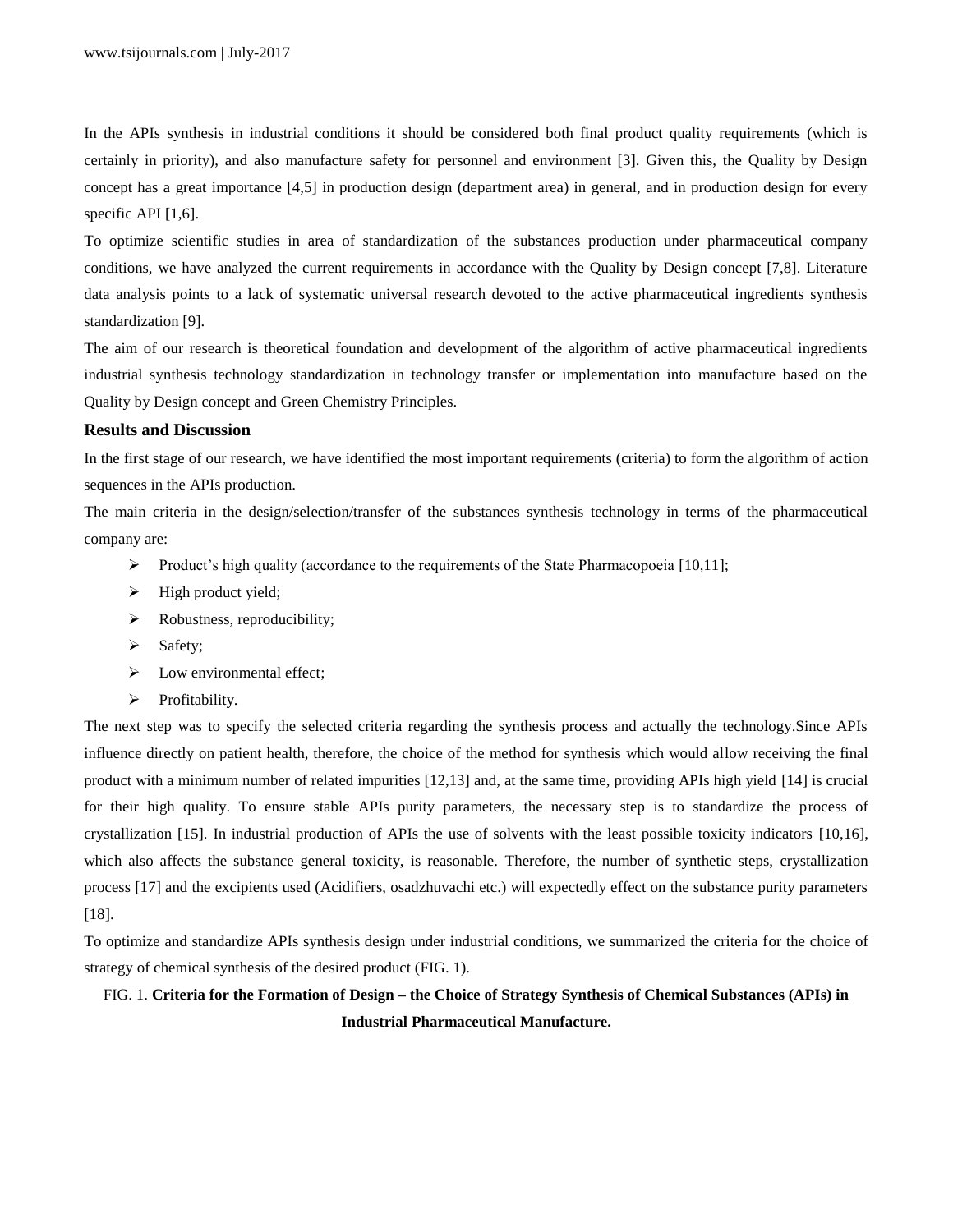

APIs high quality provides obtaining chemical substances in result of synthesis that meet the quality parameters of the current specifications or the SP requirements. Selection and formulation of quality requirements for initial substances are: the choice of initial substances preferred for the synthesis; the assay, the presence of toxic contaminants, manufacturer's quality certificates, and the obtaining method used.

Besides, the proposed value and the manufacturer reputation are also important. However, the latter criteria are strictly within the competence of Supply department and are not included into the purposes of the given study.

Considering Quality by Design and Green Chemistry concept approaches [19,20], we have formulated the criteria for initial substances selection for the further use in the APIs industrial synthesis (FIG. 2).

## FIG. 2. **The Criteria for Initial Substances Selection for the Further APIs Industrial Synthesis.**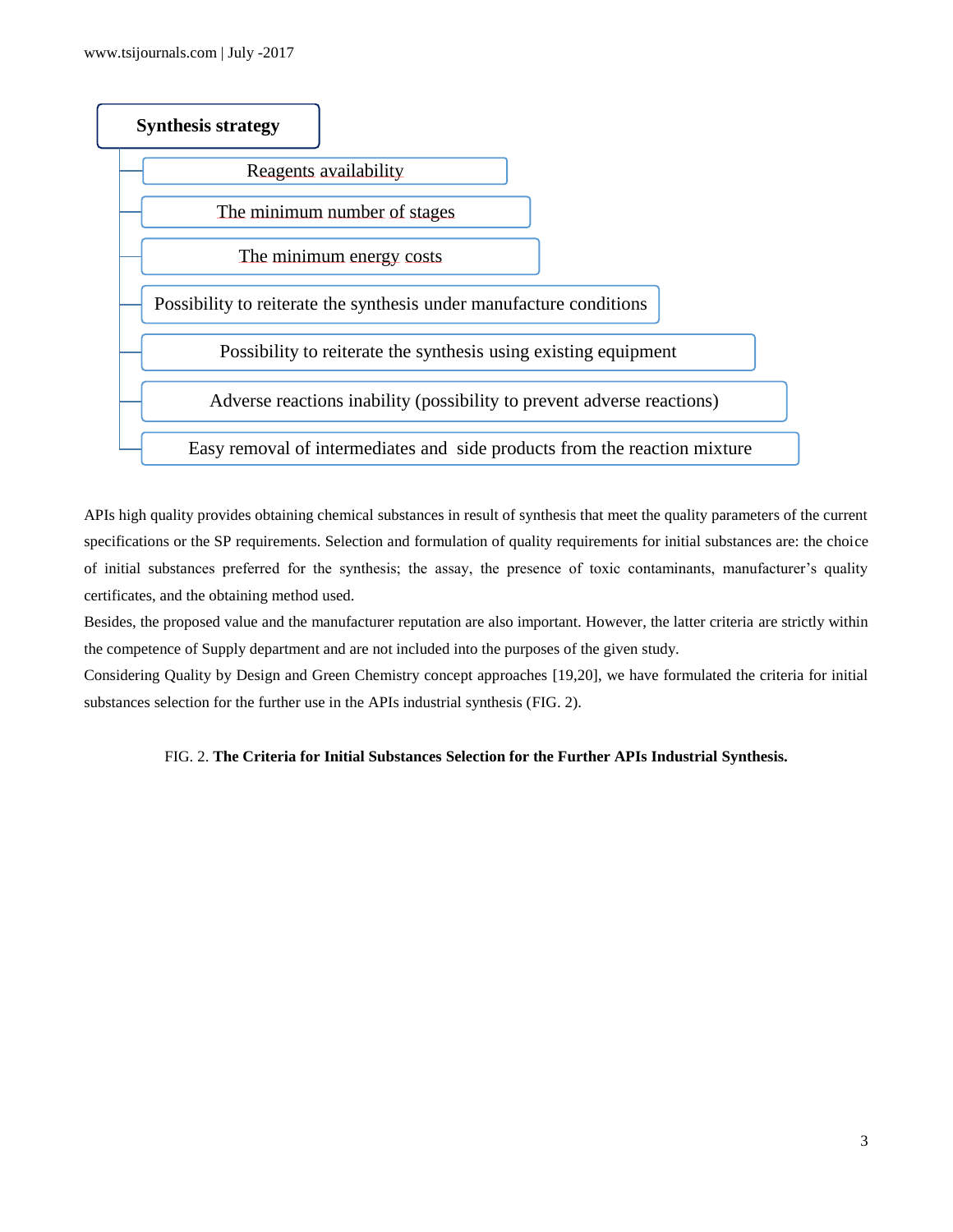

In the system of quality assurance and any enterprise functioning, the result depends on correct decisions. Every process should be standardized and documented. Usually, a "decision tree" creation, typically consisting of scientific data and personal experience review, helps to ensure such systems. Such planning allows both to identify the necessary steps, and to determine the selection criteria and problems solutions in case of any discrepancy of the substances to necessary criteria. We have built a decision tree for reagents selection for use in the APIs industrial synthesis (FIG. 3).

We put to the decision tree the criteria for initial substances that are suitable industrial synthesis of APIs (FIG. 2) according to our opinion and results of the analysis of scientific publications in this area [9,21,22]. Henceforward, we considered measures to be taken if the substance does not meet this or that criteria. As a result, we have identified the steps that need additional studies or when it is necessary to evaluate the necessity and possibility of replacing the proposed initial substances by other. Besides, in some cases it may be necessary to develop and to realize synthesis of the initial substances on their own. It should be taken into account that in addition to chemical and pharmaceutical parameters, economic factors are also important in this process, which along with others will be crucial for supplier choice and in the future – for synthesis strategies.

Of course, the decisions taken during the initial substances selection, have a lot of limitations. It should be considered, that in some cases, the certain substance, even if most of its criteria, more than expected, does not correspond the requirements, can be the only possible in the synthesis or at some stage. In this case all the risks involved should be thoroughly evaluated and the decision about expediency (the need) of the process implementation in the manufacture area or about usability of these key intermediates if they are available on chemical market.

#### FIG. 3. **A Decision Tree for Reagents Selection for their use in the APIs Industrial Synthesis.**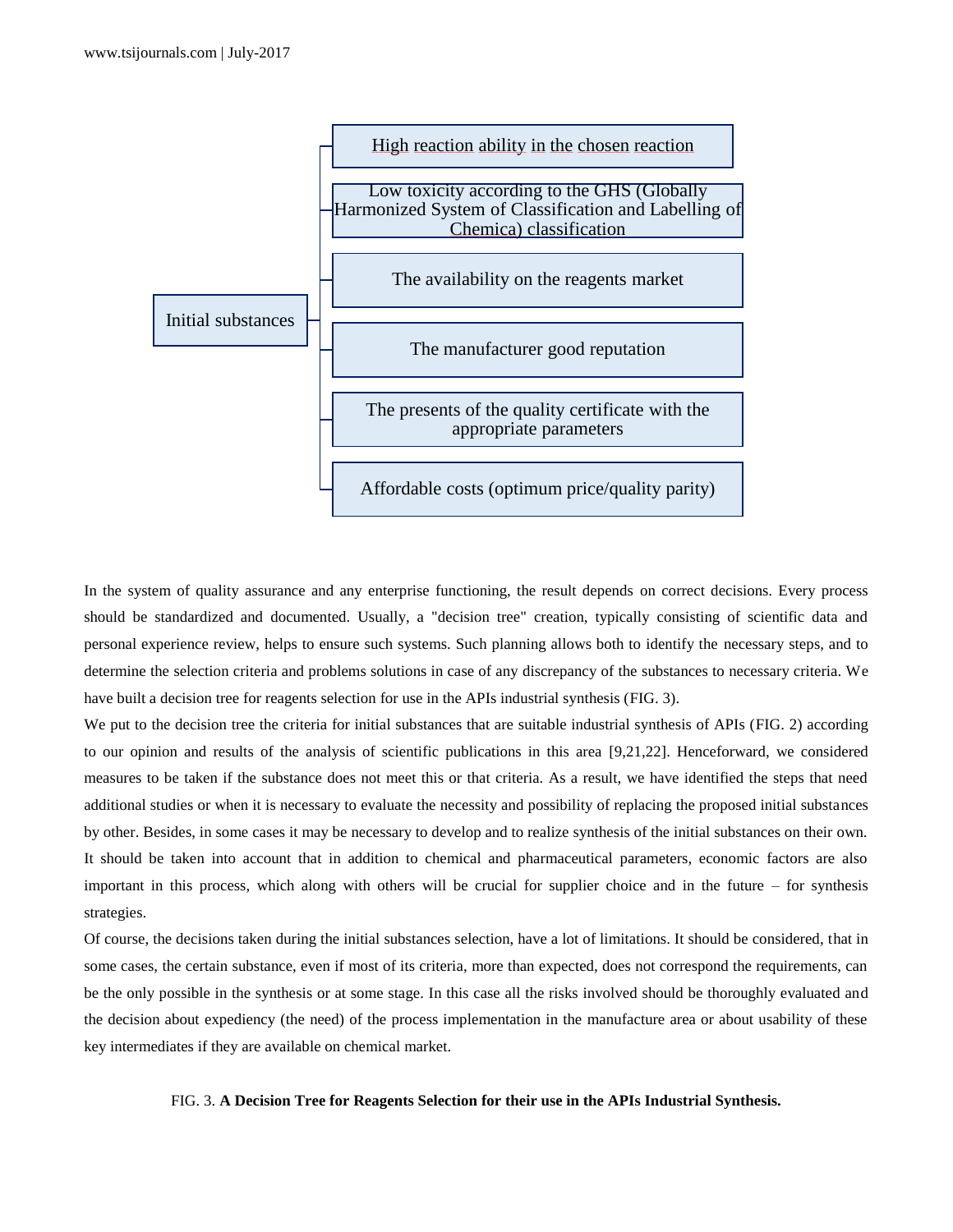

The choice of solvents in the APIs synthesis is a separate issue. Different researches devoted to the given problem are carried out worldwide. Of course, reactions without are optimum [23,24], as well as reactions in the aquatic environment [16,25] but it is not always possible, suffice it to say it is possible extremely rare. Therefore, the choice of solvents usually requires a large amount of experimental research.

In general, the selection criteria for initial substances and solvents are similar to the criteria for the all chemical industry. Fact that distinguishes this option – is to ensure that products meet the Pharmacopoeial requirements concerning the impurities content and residual amounts of solvents (FIG. 4).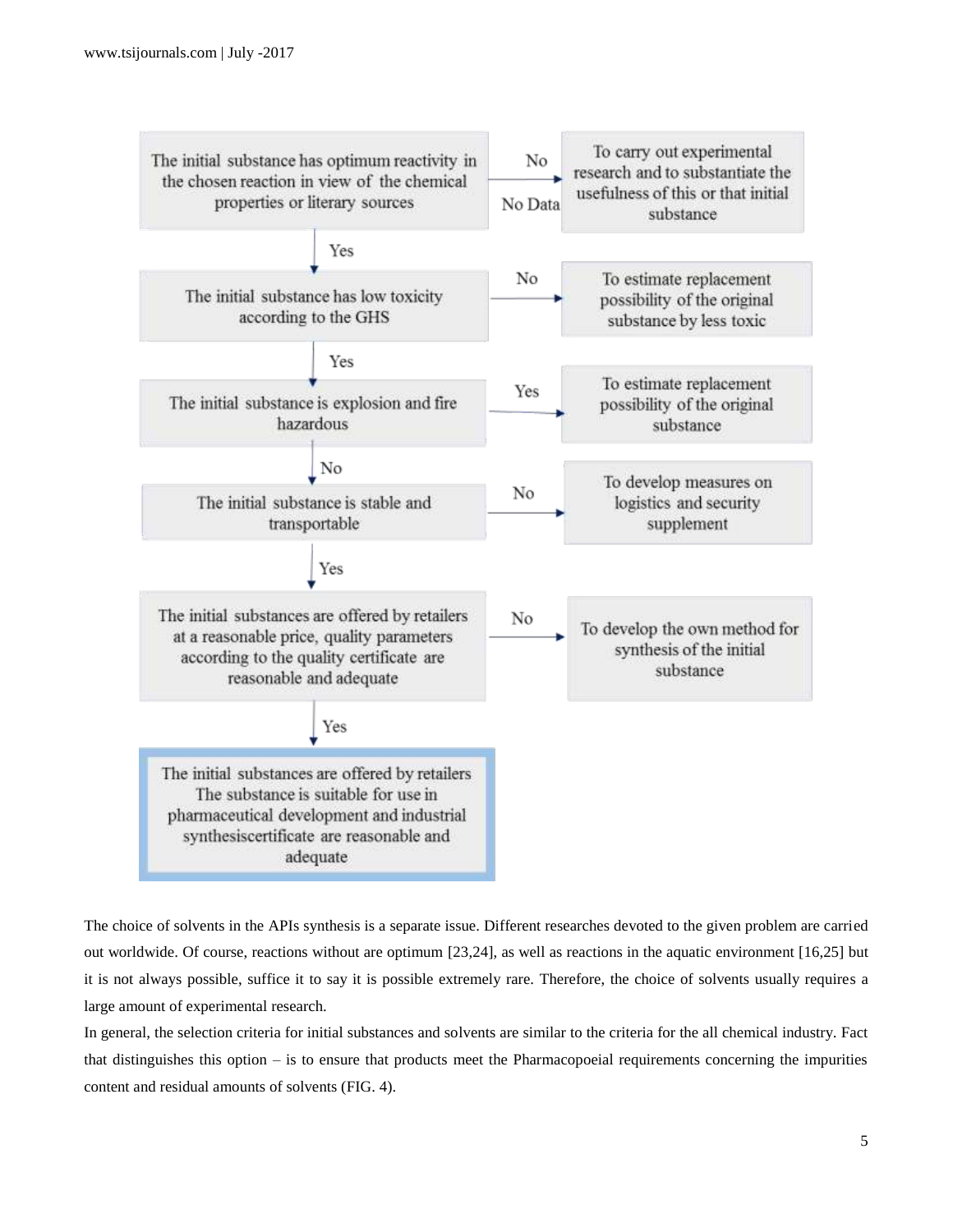

FIG. 4. **The solvents selection criteria for the use in APIs industrial synthesis.**

Besides, it is recommended to avoid in the APIs production the use of solvents of 1-2 hazard classes10, including Acetone, Acetonitrile, Hexane, Dioxane, Toluene, Formamide, Chloroform, Methanol and others. Pharmaceutical development (the synthesis method design and development under laboratory conditions and its transfer to semi industrial and industrial conditions). Pharmaceutical development in the APIs synthesis technology aims to achieve necessary physico-chemical and chemical properties (crystal structure/ polymorphism, solubility) to provide the expected pharmacological effect and possible use in further dosage forms production. Herewith, the proceeding and selection of synthesis strategy, prediction and selection of optimal reaction conditions (time, temperature, catalysts, solvents, etc.) according to the results of experimental studies, quantitative determination and if necessary qualification of impurities, their possible effects on human's body prediction, substantiation of structure and relative purity (UV, IR, NMR spectroscopy, chromatography) of final products and semi products (if any) are rather important [26,27]. To optimize pharmaceutical development concerning APIs synthesis technology, we analyzed the main stages and criteria of this process and formed the algorithm of development/transfer of APIs synthesis technology under manufacture conditions (Scheme 5) and its purification/crystallization (Scheme 6).

FIG. 5. **The Stages of Pharmaceutical Development (Technology Transfer) at APIs Industrial Synthesis.**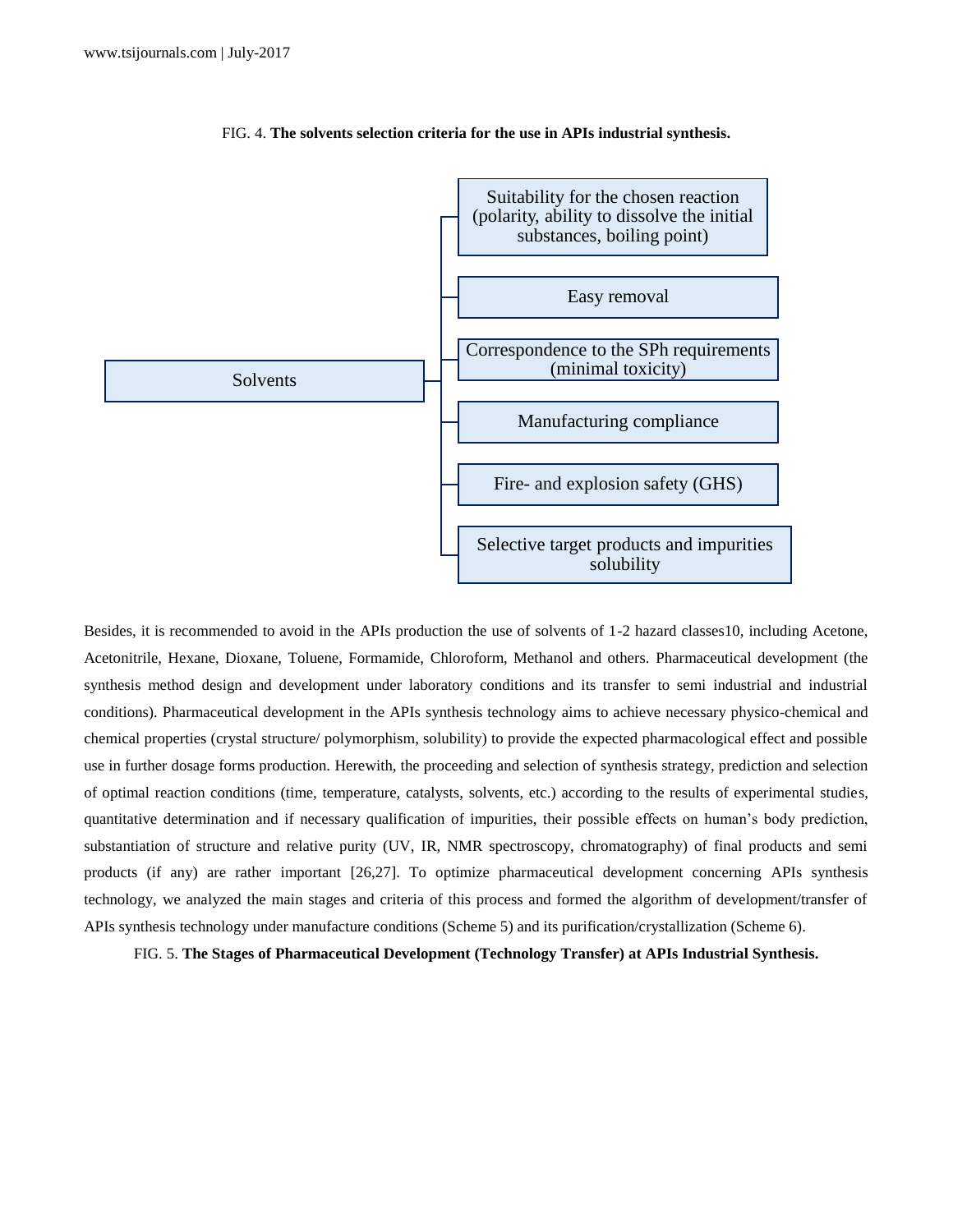

Notes: \* – according to the Green Chemistry principles

*Е –* based on the experimental research

To ensure high product yield is important, not only due to production economy. This option is directly related to the safety and quality of synthesized substance. The low product yield (as well as increasing the number of synthesis stages) increases the risk of pollution by unreacted substances, intermediates and side products. To provide high product yield, one of the key factors is the choice both of active ingredients correct ratio, and the solvent nature and amount that ensures the reaction completeness, constant temperature, effective removing of impurities during the purification (crystallization) and precipitation completeness during the substance isolation.

The process and stages of cleaning technology were displayed separately (FIG. 6), because physico-chemical and technological characteristics of APIs (melting point, solubility, size and shape of the crystals, etc.) are formed in result of this stage and its purification happens. In addition, the synthesis final product yield (API) depends on the correctly selected crystallization technology.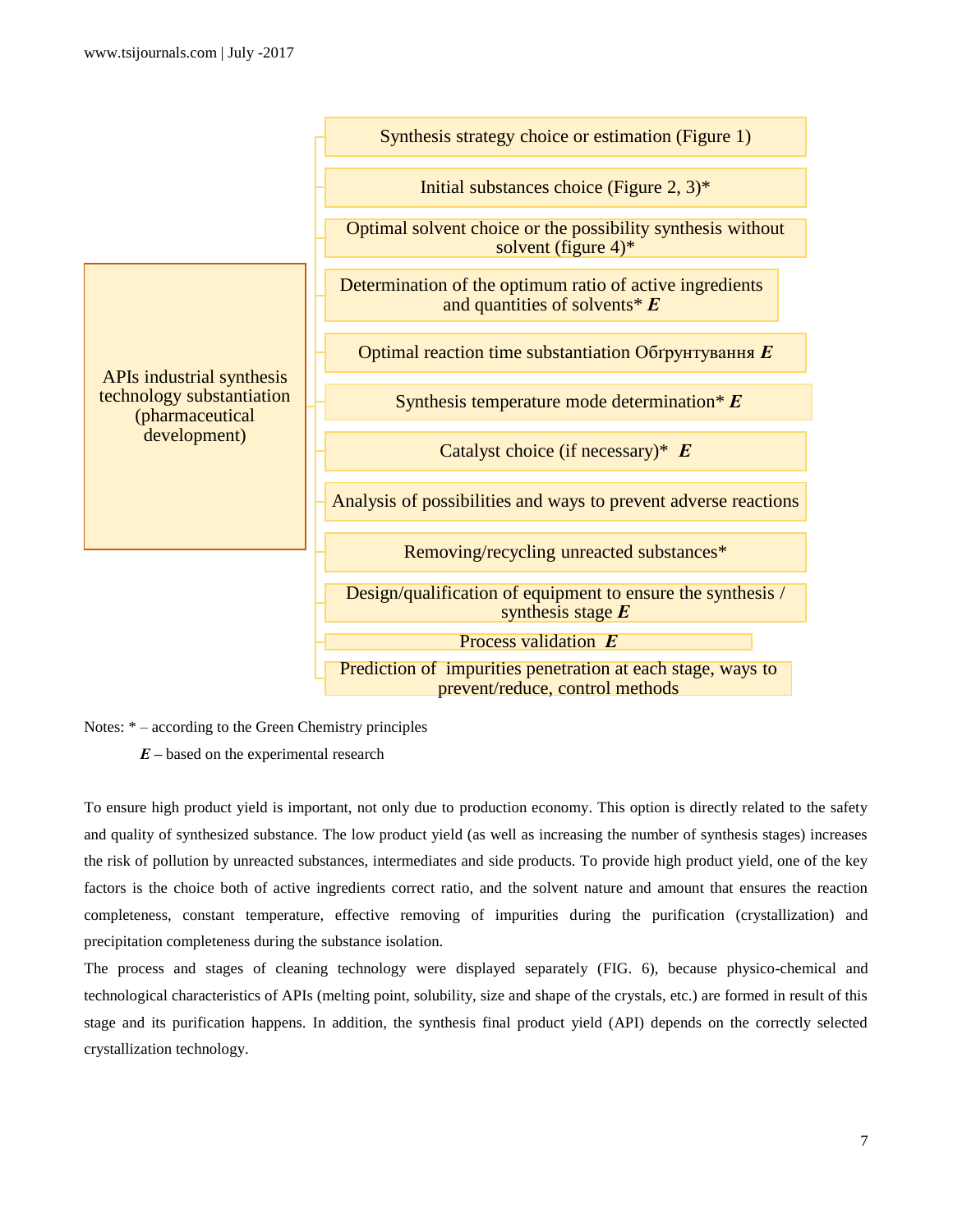# FIG. 5. **Stages and Efficiency Criteria for Substantiation of APIs Isolation and Purification Technology under Manufacture Conditions.**



In view of the current requirements, Pharmaceutical companies are headed for the Green Chemistry Principles implementation, therefore during the stage of development and transfer of technology one of the objectives is to achieve maximum compliance of the given technology with these principles, and changes are made if possible (if necessary). As it is shown on the FIG. 5, these principles should be considered in all steps of selection of the initial substances, catalysts (if reasonably necessary) and solvents, technology development (determination of temperature mode and reagents ratio), development of the process of isolation and recycling of substances unreacted during synthesis. Chart of the Green Chemistry Principles transfer under conditions of substances industrial synthesis is presented on FIG. 7 [28].

#### FIG. 7. **Cause and Effect Diagram of the Green Chemistry Principles use during APIs Industrial Synthesis.**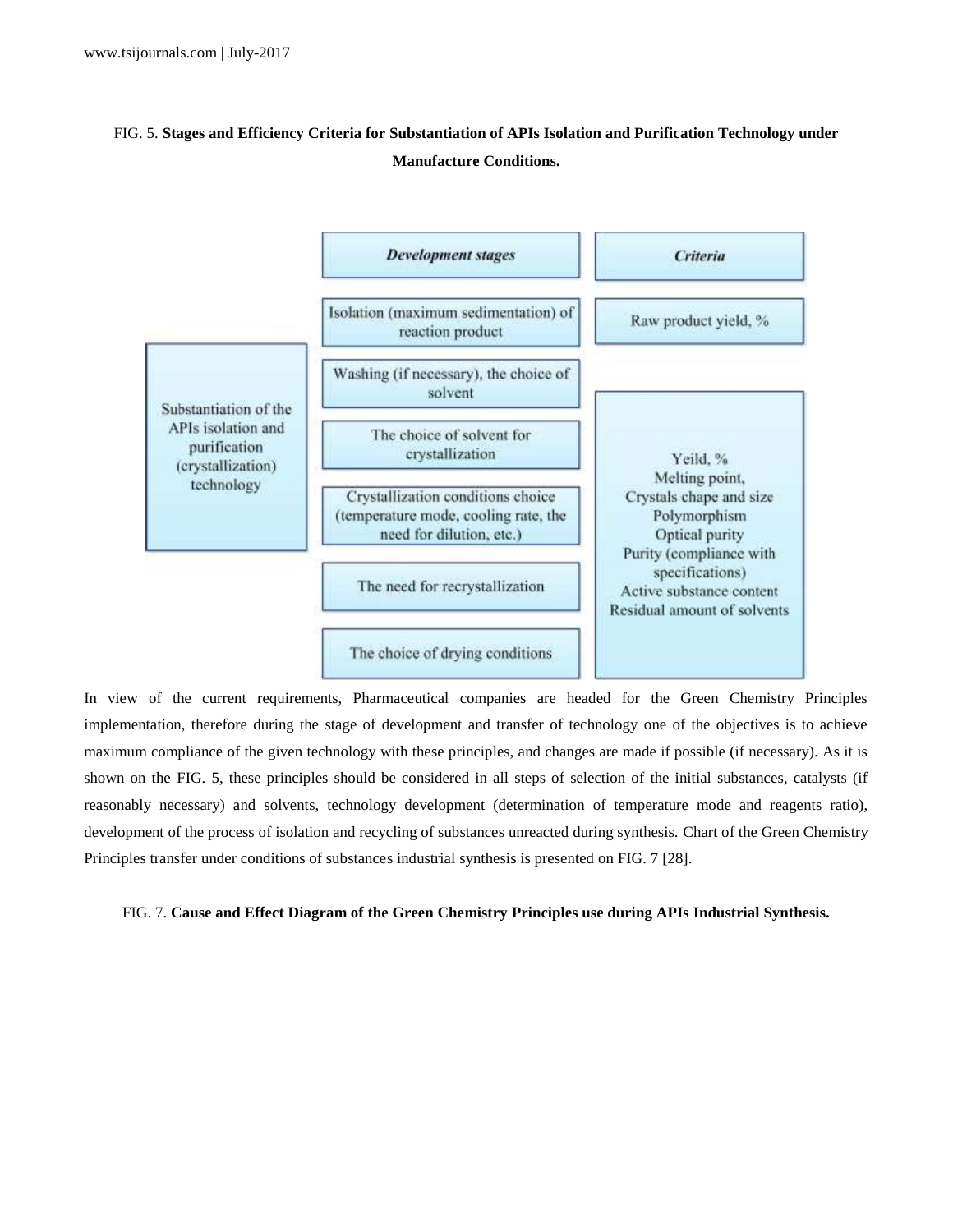| <b>Green Chemistry Principles</b><br>$\vert 5 \vert$                                                         | Synthesis (development) steps                                                                | <b>Target options</b>                                                                |
|--------------------------------------------------------------------------------------------------------------|----------------------------------------------------------------------------------------------|--------------------------------------------------------------------------------------|
| 1. It is better to prevent the loss<br>than to clean and recycle the<br>remains                              | Development of methods: the<br>number stages, substances, side<br>process prevention         | The<br>product<br>final<br>purity, yield<br>Amount of waste                          |
| 2. Synthesis methods are<br>chosen in order to transfer most<br>of the used materials in the<br>product      | Development (transfer) of<br>method, the choice of reagents,<br>solvents, catalysts          | The total yield after<br>synthesis and<br>purification                               |
| 3. Reagents and the final<br>product should be the least<br>hazardous to humans and the<br>environment       | Initial substances and solvents<br>choice                                                    | Hazard class of<br>reagents (GHS) and<br>product (experimental<br>data)              |
| 4. New products must be as<br>effective as existing and less<br>toxic                                        | A targeted search of<br>biologically active substances,<br>pharmacological studies           | Pharmacological effect<br>and toxicity                                               |
| 5. It's better to not use at all<br>both solvents and separate<br>agents                                     | Development of method for<br>synthesis without solvent                                       | The possibility of the<br>synthesis without<br>solvent                               |
| 6. Considering energy costs<br>and their influence on<br>environment and the product<br>price                | Development of method for<br>synthesis under almost<br>environmental conditions              | The possibility to<br>perform the synthesis at<br>normal temperature and<br>pressure |
| 7. Materials should be<br>regenerated in all cases where<br>it is technically and<br>economically profitable | Development of methods for<br>recycling of excess reagents<br>and side products              | Maximum product yield<br>obtaining                                                   |
| 8. If possible, to avoid<br>obtaining intermediate<br>products (blocking group,<br>deprotection etc.)        | Development (transfer) of<br>method for synthesis without<br>intermediate products isolation | Synthesis without<br>intermediate products<br>isolation                              |
| 9. Always prefer a catalytic<br>process                                                                      | Development (transfer) of<br>method                                                          | Reaction selectivity                                                                 |
| 10. Chemical product after use<br>should decay to safe<br>substance                                          | Development (transfer) of<br>method for synthesis and<br>recycling of the reagents           | The absence of the toxic<br>waste                                                    |
| 11. Analytical support for the<br>control of hazardous products<br>formation in real time                    | The use of process-analytical<br>technology methods                                          | Control of probable<br>hazardous products<br>formation                               |
| 12. The risk of chemical<br>hazards (explosion, fire, etc.)<br>should be minimal                             | The choice of initial substances<br>according to their safety (GHS)                          | Reagents fire- and<br>explosion safety (GHS)                                         |

## **Conclusion**

According to the Quality by Design Concept and Good Manufacturing Practice for active pharmaceutical ingredients the algorithms for initial substances and solvents selection, as well as synthesis strategies and technology at the development, scaling or transfer of technology were theoretically substantiated and developed. The main factors, influencing on APIs quality during their industrial synthesis were highlighted. The amount of experimental research necessary for API synthesis technology develop / transfer (chemical reagents and the data about their safety analysis; development and further scaling of the laboratory synthesis method under industrial conditions, including substantiation of the solvents and catalysts choice;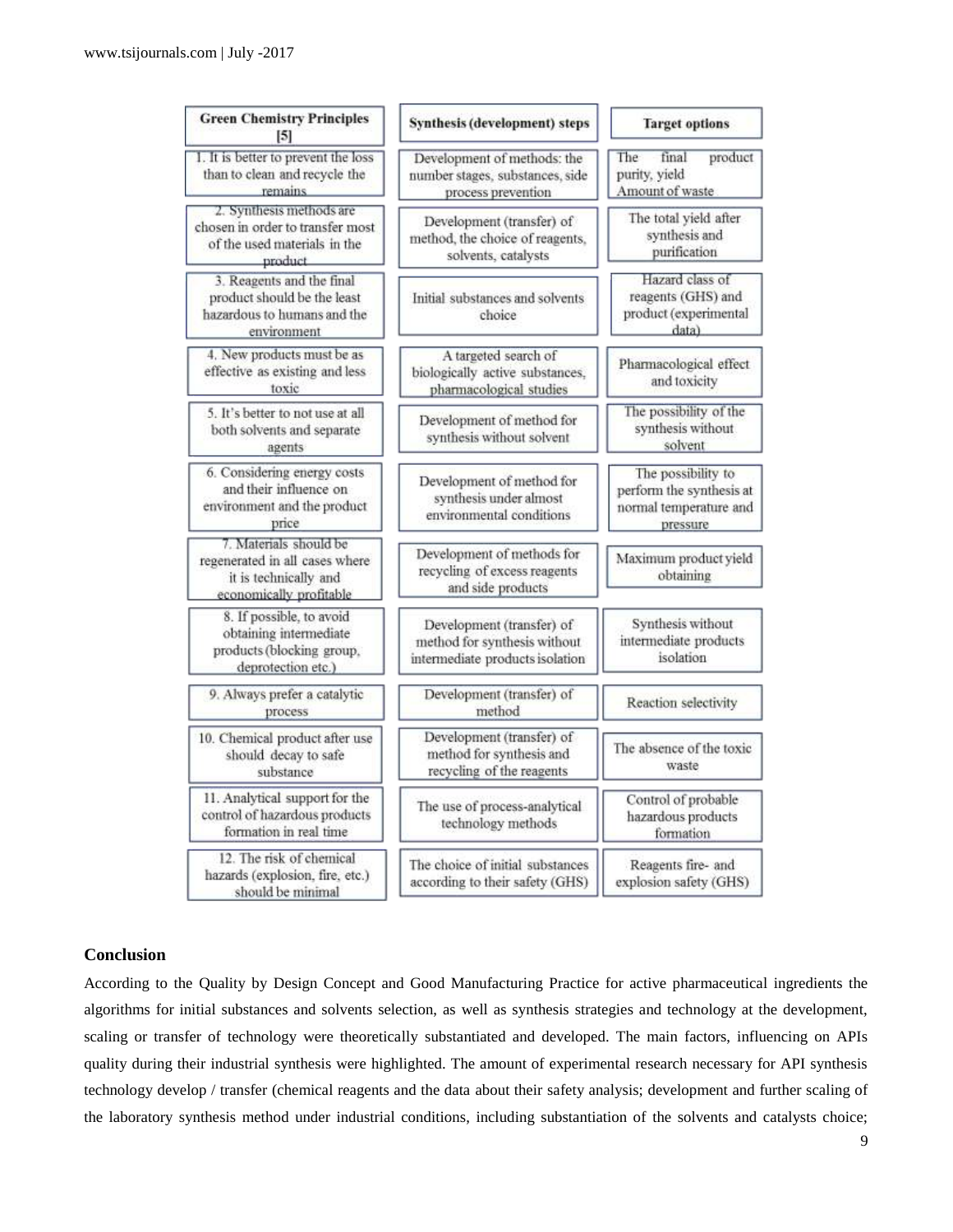allocation of the critical points and the process validation; development of the quality control methods and process-analytical technology) was determined. The algorithm of the use and eligibility criteria of the given methods to the Green Chemistry Principles for APIs industrial production were summarized and justified.

#### **REFERENCES**

- 1. Tiwari P, Chowdhury SR. Int J Sci Res Publ, 2014;4:3.
- 2. ICH Q. Good Manufacturing Practice Guide for Active Pharmaceutical Ingredients.
- 3. Kookana SR, Williams M, Boxall ABA, et al. Potential ecological footprints of active pharmaceutical ingredients: an examination of risk factors in low-, middle- and high-income countries. Phil Trans R Soc,2015; 369: 1656
- 4. Kourti T. Quality by Design in the Pharmaceutical Industry: Process Modelling, Monitoring and Control using Latent Variable Methods. IFAC Proceedings Volumes, 2009;42:36-41.
- 5. Sangshetti NJ, Deshpande M, Zaheer Z, et al. Quality by Design Approach: Regulatory Need.Arab J Chem, 2014.
- 6. Gavin FP, Olsen AB, Wirth DD, et al. J Pharm Biomed Anal, 2006;41:1251 .
- 7. Yu X. Lawrence X. Pharm Res, 2008;25:781.
- 8. Pohl M, Smith K, Schweitzer M, et al. Pharmaceutical Techn, 2010;34:52.
- 9. Haleema MR, Salemb YM, Fatahallaha AF, et al. Saudi Pharm J, 2015;23:463.
- 10. European Pharmacopoeia 8. European Pharmacopoeia 8, 2013.
- 11. European Pharmacopoeia 9.2. European Pharmacopoeia, 2017.
- 12. Jacobson-Kram D, McGovern N. Adv Drug Deliv Rev, 2007;59:38.
- 13. Prabu LS, Suriyaprakash KNT. Int J Pharm Sci Rev Res, 2010;3:66.
- 14. Solanki R. Int J Drug Res Techn, 2012;2:231.
- 15. AKh. El-Yafi, H. El-Zein. Asian J Pharm Sci, 10:283.
- 16. Nelson MW. Green solvents for chemistry; Perspectives and practice. Oxford University Press, New York. USA.
- 17. Liu JW, Ma YC, Feng XS, et al. Proc Eng, 2015;102:499.
- 18. Casola G, Yoshikawa S, Nakanishi H. Comp Chem Eng,2015;80:177.
- 19. Anastas TP, Warner CJ. Green Chemistry: Theory and Practice, Oxford University Press, New York, USA.
- 20. Cue WB, Zhang J. Green Chem Lett Rev, 2009;4:193.
- 21. Rantanen J, Khinas J. J PharmSci, 2015;104:3612.
- 22. Manipuraa A, Martina BE, Montaguea AG. Comp Chem Eng, 2014;55:71.
- 23. Maasoumeh J, Abdolresa R, Marziech A. Appl Catal A General, 2009;358:49.